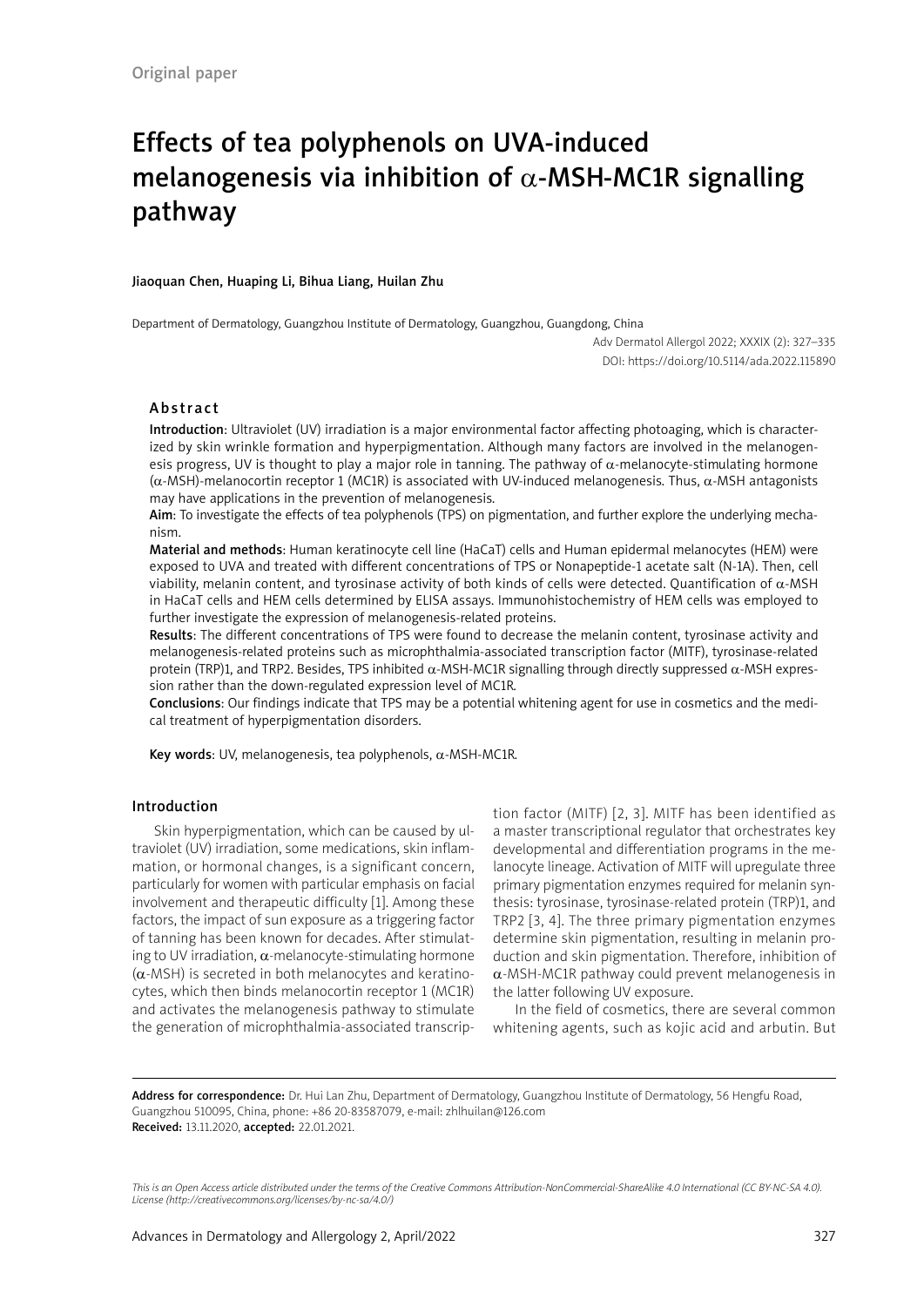it has been reported that kojic acid can induce cancer and arbutin can promote melanin synthesis when its concentration is higher [5]. Many traditional medicines derived from natural products have been used to block melanin synthesis without any damage to human skin [6–8]. Therefore, it is feasible to search for new natural products that can suppress melanin synthesis and have enormous potential. Tea polyphenols (TPS) are polyphenolic compounds extracted from green tea. The main components of TPS are catechin compounds, which have already been studied for many characteristics, such as antioxidant and anti-inflammatory activity, and effects on proliferation, differentiation, and apoptosis [9]. Although TPS has been reported to reduce melanin production, the mechanisms mediating the effects of TPS have not yet been elucidated [10, 11].

## Aim

The aim of this study is to investigate the mechanism by which TPS suppresses melanogenesis by down-regulating the expression of  $\alpha$ -MSH-MC1R signalling, resulting in decreased melanin content.

## Material and methods

## Material

HaCaT cells and Human epidermal melanocytes (HEM) cells were obtained from the Type Culture Collection of the Chinese Academy of Sciences, Shanghai, China. The following material was purchased from the following manufacturers: tea polyphenols (98% purity), Chinese Academy of Agricultural Sciences, Tea Research Institute; 10% foetal bovine serum (FBS), DMEM and DMSO, Gibco/BRL (Grand Island, NY, USA); Bovine serum albumin (BSA), levodopa (L-DOPA) and nonapeptide-1 acetate salt (N-1A), MedChemExpress (Shanghai, China); and α-MSH ELISA Kit, CUSABIO (Wuhan, China). Antibodies for tyrosinase, MC1R, MITF, TRP1 and TRP2 were procured from Sangon Biotech (Shanghai, China).

## Cell culture

HaCaT cells were cultured in RPMI1640 cell culture medium containing 10% FBS and incubated at 37°C in a 5% CO $_{\rm 2}$  incubator. Logarithmic growth phase cells were exposed to trypsin so that the density of the cells reached 60–70% after overnight incubation. HEM cells were cultivated with the same method as HaCaT cells.

## Cell viability analysis

Cells were counted using a Cell Counting Kit-8 (CCK8; Beyotime Biotechnology, Shanghai, China), according to the manufacturer's instructions. Briefly, HaCaT cells and HEM cells were placed in 96-well plates at 2000 cells/ well with various concentrations of TPS (0, 5, 10, 15, 20, 25, 30, 40, and 50 μg/ml) in 200 μl of culture medium, respectively. After 24 h, the CCK8 solution was added to each, and the plates were incubated for 1 h at 37°C. Absorbance at 450 nm was determined using a microplate reader (SIGMA, Shanghai, China).

#### UVA irradiation and TPS treatment

After 2 days of culture, both the HEM cells and HaCaT cells were randomly divided into the following 8 groups (total 16 groups): blank control, UVA-irradiated, 5 μg/ml TPS-treated, 10 μg/ml TPS-treated, 15 μg/ml TPS-treated, UVA-irradiated and 5 μg/ml TPS-treated, UVA-irradiated and 10 μg/ml TPS-treated, UVA-irradiated and 15 μg/ml TPS-treated. Four of 8 HEM or HaCaT cell groups were exposed to UVA irradiation (15 J/ $cm<sup>2</sup>$ ) for three consecutive days using a UVA lamp (Philips, Holland) according to previous methods with slight modifications [12]. UV energy was monitored with a radiometer sensor (SIGMA, Shanghai, China). Except for the blank control group, the other 7 groups of HEM cells or HaCaT cells were also treated with different concentrations of TPS (5, 10, 15 μg/ml) for 3 days.

#### Nonapeptide-1 acetate salt treatment

HEM cells and HaCaT cells were randomly divided into the following 8 groups (total 16 groups): blank control, 10 μg/ml TPS-treated, 20 μm N-1A-treated, 10 μg/ml TPS and 20 μm N-1A-treated, UVA-irradiated, UVA-irradiated and 10 μg/ml TPS-treated, UVA-irradiated and 20 μm N-1A-treated, UVA-irradiated and both 10 μg/ml TPS and 20 μm N-1A-treated. UVA-treated groups were exposed to UVA irradiation (15 J/cm<sup>2</sup>) for 3 consecutive days using a UVA lamp (Philips, Holland) according to previous methods with slight modifications. UV energy was monitored with a radiometer sensor. All groups were cultured for 3 days.

#### Melanin content determination

After UVA irradiation exposure, TPS, and N-1A treatment, the melanin content was determined using a previously reported method, with modifications. The medium was removed, and the HEM cells were washed twice with phosphate-buffered saline (PBS) and harvested by trypsinization using 0.04% trypsin. The harvested cells were centrifuged (3000r/2 min), and the pellet was dissolved by adding 1 N NaOH : DMSO 9 : 1 solution, followed by incubation at 80°C for 2 h. The amount of melanin in the solution was determined by measuring the absorbance at 470 nm using the microplate reader (SIGMA, Shanghai, China). The total melanin content was estimated using the standard curve of synthetic melanin.

#### Tyrosinase activity assay

Tyrosinase enzyme activity was estimated spectrophotometrically as described earlier, using L-DOPA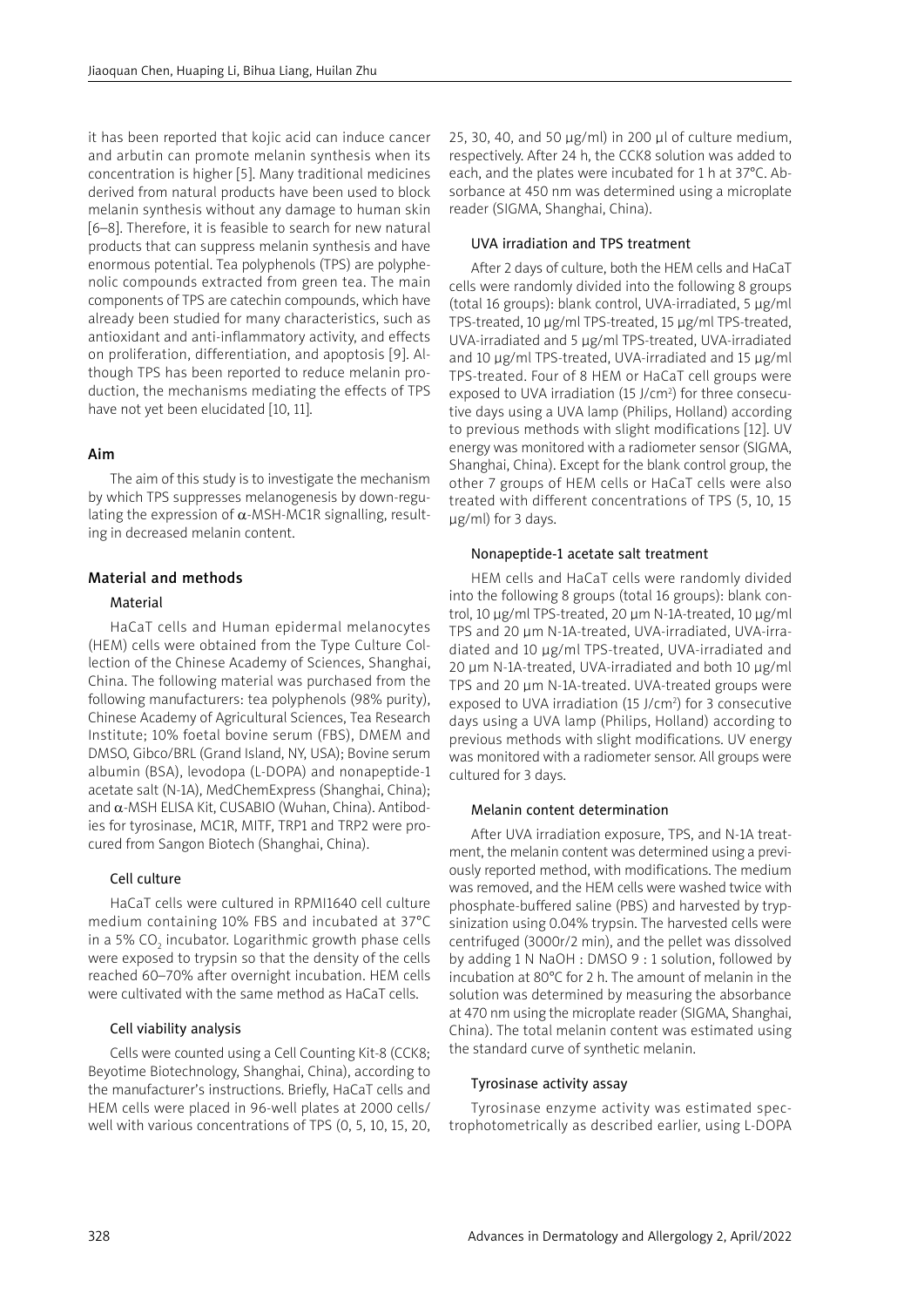as the substrate. After HEM cells were irradiated with a UVA lamp and TPS, cells were solubilized with 1X PBS (137 mM NaCl, 2.7 mM KCl, 8 mM Na $_2$ HPO $_4$ , 1.5 mM KH $_2$ PO $_4$ , pH 7.4). The cells were then disrupted and centrifuged at 12,000 g for 10 min. After protein quantification and adjustment, 100 µl of cell lysate (each containing the same amount of protein) was incubated in duplicate with 100 µl of 0.1% L-DOPA at 37°C for 30 min. After the inactivation of the enzymes using an ice bath, the optical absorbance was then monitored at 492 nm.

## Quantification of α-MSH in HaCaT cells and HEM cells by ELISA

After HEM cells and HaCaT cells were treated with UVA and TPS after 48 h, the supernatant was collected and  $\alpha$ -MSH protein levels in HaCaT cells or HEM cells culture medium were measured by ELISA using an  $\alpha$ -MSH Assay Kit respectively, according to manufacturers' instructions. The optical density value (OD value) of each well was measured sequentially using a multi-function microplate reader at a wavelength of 450 nm.

## Western blot analysis

After TPS treatment and UVA exposure, both floating and adherent cells of HaCaT cells and HEM cells were harvested to make western blot analysis respectively. Cells were washed with ice-cold PBS and solubilized with ice-cold lysis buffer (50 mM Tris–HCl, 150 nM NaCl, 1 mM EGTA, 1 mM EDTA, 20 mM NaF, 100 mM Na<sub>3</sub>VO<sub>4</sub>, 0.5% NP-40, 1% Triton X-100, 1 mM PMSF, 10 μg/ml aprotinin, 10 μg/ml leupeptin) at 4°C for 30 min and then centrifuged at 12,000  $\times$ g for 10 min at 4°C to obtain total cell lysates and stored at –80°C till further use. Cytosolic extracts were prepared and protein concentration was estimated by BCA protein assay. For western blotting,

proteins (50 μg) were resolved on 10–15% SDS-polyacrylamide gels followed by electro-transfer onto the immobile PVDF membrane. The blots were blocked overnight with 5% BSA. After blocking, the membrane was washed with TBST, then the antibodies were diluted with blocking solution (1 : 1000 for tyrosinase, 1 : 1000 for MC1R, 1 : 1000 for MITF, 1 : 1000 for TRP1, and 1 : 1000 for TRP2) and added to the protein-adhered side of the membrane, which was incubated overnight at 4°C. After washing the membrane with TBS solution, secondary antibodies were diluted to a concentration of 1 : 300, and then added to one side of the protein-coated membrane and incubated at 25°C for 2 h.

#### Statistical analysis

GraphPad Prism 5 software was used for all statistical analyses. Results are reported as means ± standard errors of means (SEMs). The statistical analysis of the results was performed with one-way ANOVA and Tukey's test, for comparing all pairs of columns, *p* < 0.05 was accepted as statistically significant.

## Results

## Cell proliferation activity after TPS treatment

As the first step towards determining the effects of TPS on melanogenesis, we measured the toxicity of TPS. Toxicity analysis conducted in HEM cells revealed no change in viability in TPS-treated (5, 10, and 15 μg/ml, *p* > 0.05) vs. untreated cells, however, cell activities were significantly inhibited at higher concentrations (20, 25, 30, 40, and 50 μg/ml, *p* < 0.05) (Figure 1 A). Furthermore, TPS could also inhibit the proliferation of HaCaT cells when the concentration reached 20 μg/ml even higher, while it  $(≤ 15 \mu g/ml)$  had no effects on the growth



Figure 1. Cell proliferation activity after TPS treatment. A, B - HEM cells and HaCaT cells were treated with different concentrations of TPS (0, 5, 10, 15, 20, 25, 30, 40, and 50 μg/ml). Data from the blank control group was set to 1. Results are presented as means ± SEMs for the experiment. \**P* < 0.05, \*\**p* < 0.01, \*\*\**p* < 0.001 versus non-treated cells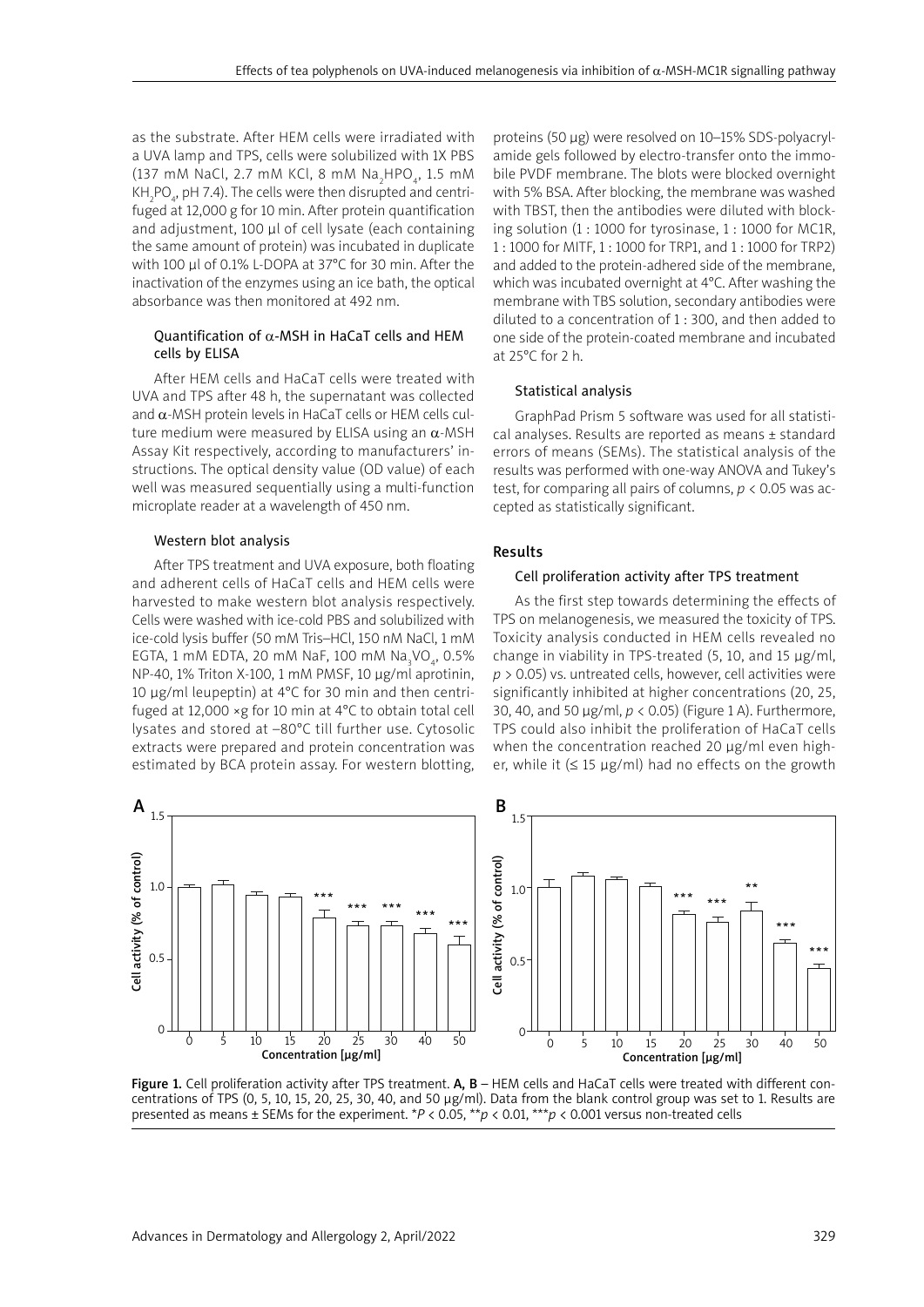of HaCaT cells meaning not increasing or reducing the number of cells (Figure 1 B). Thus, the concentration of TPS less than 20 μg/ml was used in the following experiments in cells.

## TPS inhibited melanin biosynthesis in HEM cells

To identify the anti-melanogenesis effects of the TPS, we measured the UVA-induced melanin contents after TPS treatment in HEM cells. Compared with normal cells, the UVA-irradiated HEM cells showed a 127.78 ±4.03% increase in the melanin content. Besides, melanin contents decreased significantly after treatment with different doses of TPS (5, 10, and 15 μg/ml), both in UVA exposed groups and non-treatment groups (non-UVA groups: 82.17 ±0.39%, 86.15 ±3.17% and 71.61 ±2.68%, *p* < 0.05, UVA groups: 67.74 ±2.27%, 87.92 ±3.09% and 104.66 ±5.08%, *p* < 0.05) (Figure 2 A). Also, we found that there was no clear dose-dependence of TPS on the ability to suppress melanin production, either in UVA or in non-UVA groups.

#### TPS inhibited tyrosinase activity in HEM cells

Compared with the blank control group, TPS treatment groups resulted in a significant decrease in the tyrosinase activities of HEM cells (Figure 2 B), which was 92.12 ±1.19%, 99.07 ±0.99%, and 78.91 ±1.17% for 5, 10, and 15 μg/ml, respectively. The levels of tyrosinase activity were 126.70 ±6.25% after UVA irradiation, and became 104.54 ±1.47%, 106.14 ±2.68% and 97.42 ±1.56% after treatment with 5, 10, and 15 μg/ml TPS, respectively. Therefore, it indicated that TPS is a potent tyrosinase inhibitor. However, the correlation between the concentra-



tion of TPS and tyrosine activity was unclear (data not shown).

#### Effects of TPS on expression of melanogenesisrelated proteins

To elucidate the mechanism of melanogenesis, including the expression of tyrosinase, TYRP-1, TYRP-2, and MITF, underlying the effect of TPS, HEM cells were treated with TPS (5, 10, and 15 µg/ml) for 3 days. Western blot analysis was conducted to analyse the resulting cell lysates. As indicated in Figure 3 A, compared with untreated control cells, TPS treatment at all concentrations significantly reduced tyrosinase, TYP-1, TYP-2, and MITF protein level without a dose-dependent manner. UVA irradiation induced melanogenesis-related proteins to levels greater than those seen in corresponding controls. As expected, irradiated HEM cells treated with TPS showed lower protein levels than the corresponding untreated controls (Figures 3 B–E), suggesting that the application of TPS significantly inhibited UVA-induced melanin-synthesis-related protein expression.

### TPS treatment suppresses  $\alpha$ -MSH expression in HaCaT cells and HEM cells

Following UVA irradiation, both HaCaT cells and HEM cells increase secretion of α-MSH, which in turn activates melanin production by melanocytes. Therefore, we also assessed the anti-melanogenic effects of the TPS on  $\alpha$ -MSH in both HaCaT cells and HEM cells. Exposed to UVA increased  $\alpha$ -MSH in HaCaT cells (0.12 ±0.007 ng/ml vs. 0.20 ±0.019 ng/ml, *p* < 0.05), based on ELISA and this effect was blocked by co-treatment with TPS (non-UVA groups: 0.07 ±0.005 ng/ml and 0.09 ±0.02 ng/ml, 0.08 ±0.013 ng/ml,



Figure 2. Inhibitory effects on melanogenesis (A) and tyrosinase activity (B) of the TPS on HEM cells. HEM cells were divided into two groups including UVA-treated (15 J/cm<sup>2</sup>) and untreated. Both groups were then incubated with the samples (0, 5, 10, and 15 μg/ml). TPS significantly reduced melanin pigments and tyrosinase activity. Data from the blank control group was set to 1. Results are presented as means ± SEMs for the experiment. \**P* < 0.05, \*\**p* < 0.01, \*\*\**p* < 0.001 versus non-treated cells, #*p* < 0.05, ##*p* < 0.01, ###*p* < 0.001 versus UVA-treated cells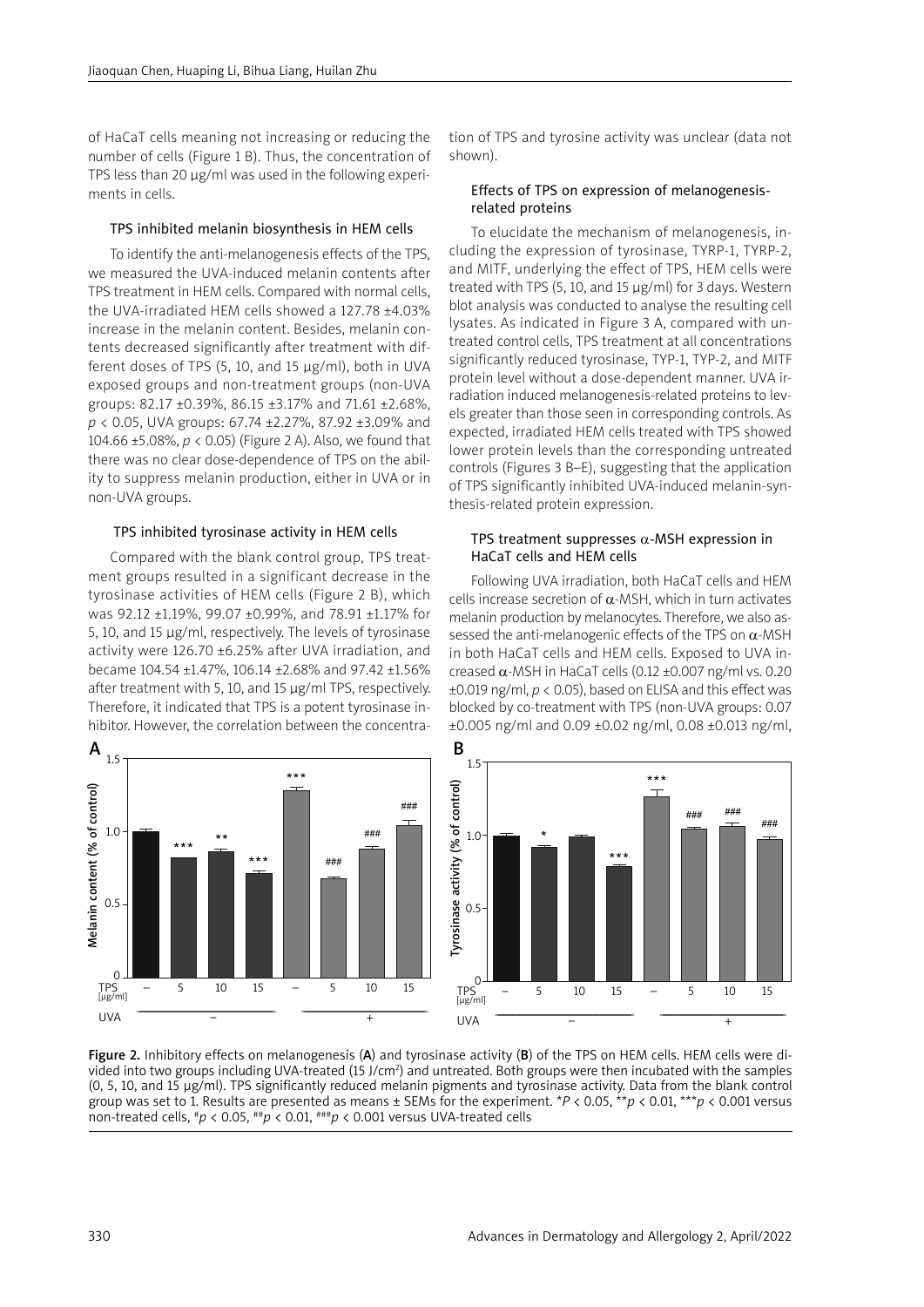

Figure 3. Effects of TPS on the expression of melanogenesis-related proteins. HEM cells were stimulated with 5, 10, and 15  $\mu$ g/ml TPS with or without UVA treatment (15 J/cm<sup>2</sup>). A – The cell lysates were then subjected to western blot analysis with antibodies against tyrosinase, TRP2, TRP1, and MITF. Equal protein loading was confirmed using the GAPDH antibody. B–E – Mean intensity of tyrosinase, TRP2, TRP1, and MITF are shown in the graph on the right. Error bars show means  $\pm$ SEMs. \**P* < 0.05, \*\**p* < 0.01, \*\*\**p* < 0.001 versus non-treated cells, #*p* < 0.05, ##*p* < 0.01, ###*p* < 0.001 versus UVA-treated cells



Figure 4. Effects of TPS on the expression of α-MSH. Representative chart trace of α-MSH inhibition by 5, 10, and 15 μg/ml of the TPS on HaCaT cells (A) and HEM cells (B) with UVA exposure (15 J/cm<sup>2</sup>) or not by ELISA. Error bars show means  $\pm$ SEMs. \**P* < 0.05, \*\**p* < 0.01, \*\*\**p* < 0.001 versus non-treated cells, #*p* < 0.05, ##*p* < 0.01, ###*p* < 0.001 versus UVA-treated cells

*p* < 0.05, UVA groups: 0.11 ±0.009 ng/ml, 0.10 ±0.004 ng/ ml and 0.08 ±0.011 ng/ml, *p* < 0.05) (Figure 4 A). As shown in Figure 4 B the expression level of  $\alpha$ -MSH significantly increased in HEM cells after UVA radiation compared with untreated cells from  $1.79 \pm 0.03$  ng/ml to  $6.66 \pm 0.14$  ng/ml, *p* < 0.05. Treatment of HEM cells with different concentrations of TPS decreased α-MSH protein levels secreted in the media relative to untreated controls (non-UVA groups: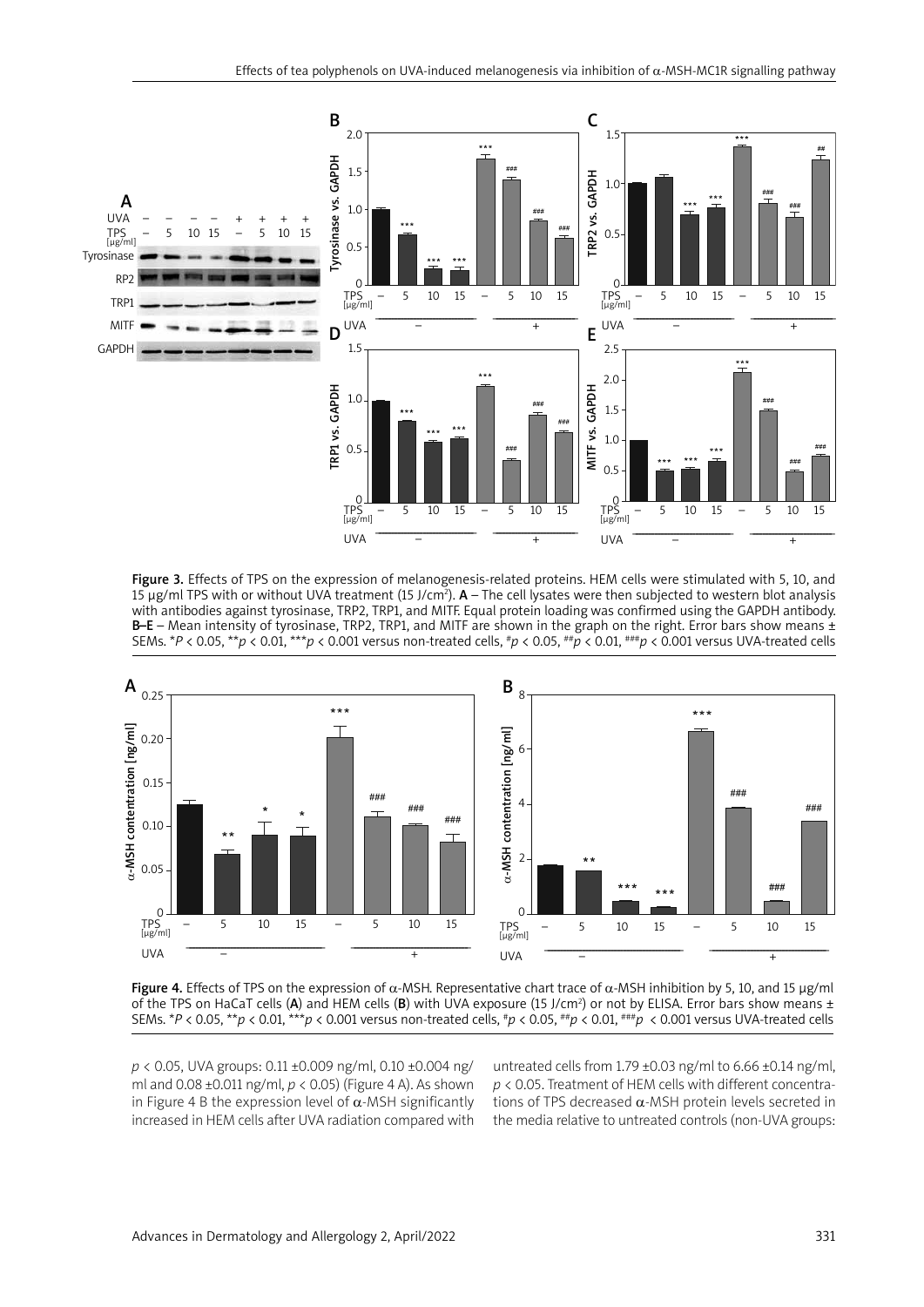

Figure 5. TPS inhibited melanogenesis through suppressing the  $\alpha$ -MSH-MC1R signalling pathway in HaCaT cells and HEM cells.  $A$ ,  $B$  – HEM was pretreated or not with UVA exposure (15 J/cm<sup>2</sup>) before TPS (10  $\mu$ g/ml) and N-1A (20  $\mu$ m) were applied. Melanin contents and the expression of tyrosinase were measured as described in methods.  $C - HaCaT$  cells were treated with TPS (10 μg/ml) and/or N-1A (20 μm) in the presence or absence of UVA exposure (15 J/cm²). ELISA was then applied to detect the expression of α-MSH. **D** – HEM cells were treated with TPS (10 μg/ml) and N-1A (20 μm) in the presence or absence of UVA exposure (15 J/cm<sup>2</sup>). ELISA was then applied to detect the expression of α-MSH.  $*P < 0.05$ , \*\**p* < 0.01, \*\*\**p* < 0.001 versus non-treated cells, #*p* < 0.05, ##*p* < 0.01, ###*p* < 0.001 versus UVA-treated cells, <sup>a</sup> *p* < 0.05, aa*p* < 0.01, aaa*p* < 0.001, ns*p* > 0.05

1.58 ng/ml, 0.50 ±0.02 ng/ml and 0.25 ±0.01 ng/ml, *p* < 0.05, UVA groups: 3.86 ±0.03 ng/ml, 0.50 ±0.03 ng/ml and 3.41 ng/ml, *p* < 0.05).

## $\alpha$ -MSH-MC1R signalling pathway mediates the effect of TPS on melanogenesis

 $\alpha$ -MSH and MC1R, located upstream of the melanin production pathway, activates the progress of melanogenesis. To unravel the mechanism by which TPS inhibited melanin synthesis, we measured the changes of α-MSH in HEM cells and HaCaT cells treated with TPS and N-1A (a novel peptide competes with  $\alpha$ -MSH and binds to MC1R). In melanin content assay (Figure 5 A), treatment with both TPS and N-1A markedly inhibited the basal melanin synthesis and reversed UVA-induced

melanin increase than using one of them alone. And, similar results were also obtained assaying tyrosinase activity (Figure 5 B). Moreover, we examined the tyrosinase, MC1R, TRP-1, TRP2, and MITF expression levels via Western blot analysis (Figure 6). As expected, the results revealed that TPS and N-1A could significantly decrease the expression of tyrosinase, TRP1, TRP2, and MITF with or without UVA radiation. Besides, treated cells with both TPS and N-1A significantly increases the ability to resist melanin production. Interestingly, N-1A downregulated MC1R expression, whereas no effect was observed in TPS treatment. Moreover, the expression of α-MSH was assayed in co-cultured HEM cells and HaCaT cells after TPS and N-1A treatment by ELISA. We found that irradiated HEM cells and HaCaT cells treated with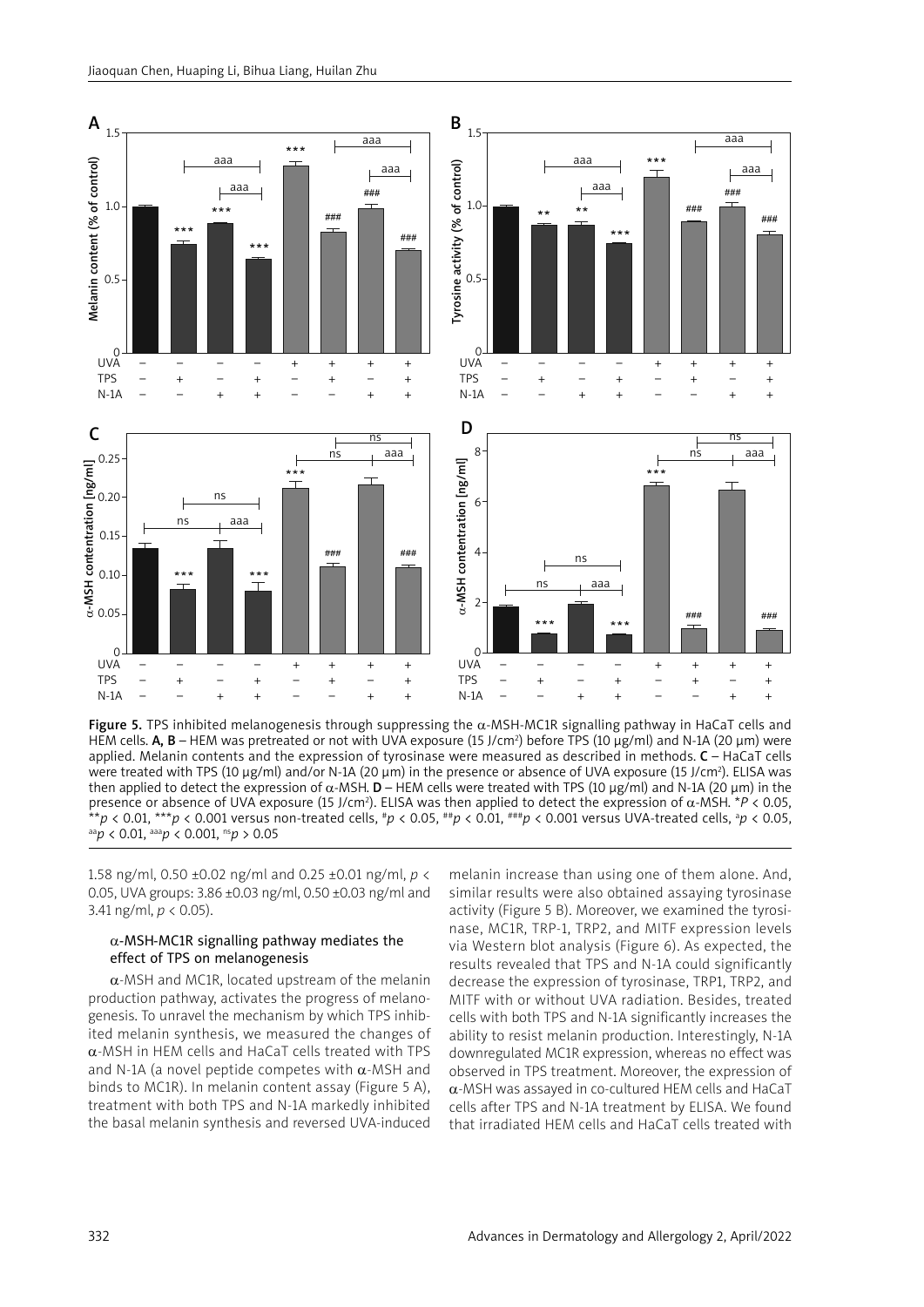

Figure 6. TPS inhibited the expression of melanogenesis-related proteins via suppressing the  $\alpha$ -MSH-MC1R signalling pathway. HEM cells were treated with TPS (10 μg/ml) and/or N-A (20 μm) in the presence or absence of UVA exposure (15 J/cm2 ). A – Western blot was then applied to detect the related protein levels. Equal protein loading was confirmed using GAPDH antibody. B-F – Mean intensity of MC1R, tyrosinase, TRP2, TRP1 and MITF are shown in the graph on the right. Error bars show means ± SEMs. \**P* < 0.05, \*\**p* < 0.01, \*\*\**p* < 0.001 versus non-treated cells, #*p* < 0.05, ##*p* < 0.01, ###*p* < 0.001 versus UVA-treated cells, <sup>a</sup> *p* < 0.05, aa*p* < 0.01, aaa*p* < 0.001, ns*p* > 0.05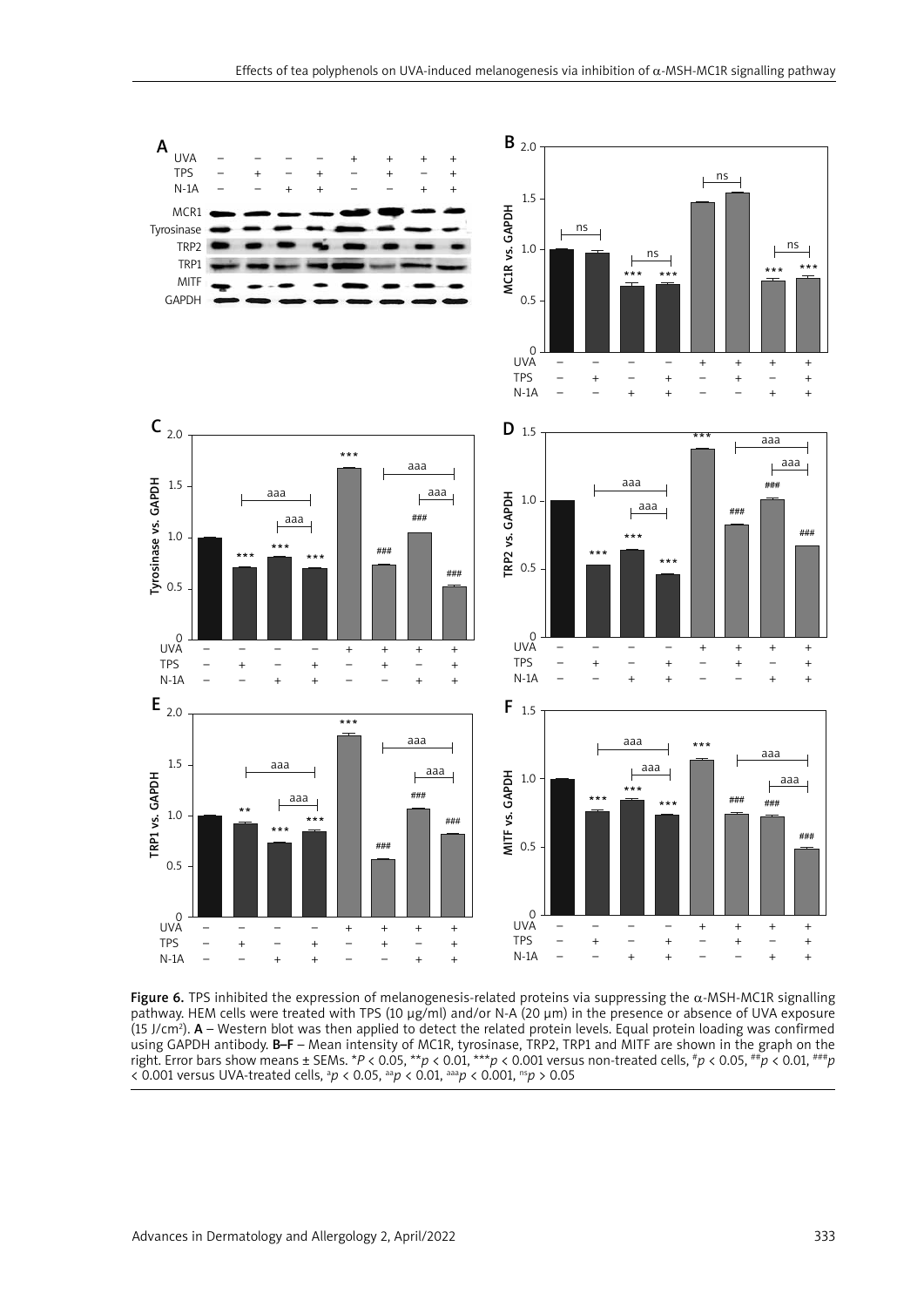N1-A showed  $\alpha$ -MSH levels comparable to corresponding untreated controls (Figures 5 C, D), suggesting that N1-A inhibition of melanin production does not require changes in  $\alpha$ -MSH expression. We then co-treated cells with TPS and N1-A and found that they decreased  $\alpha$ -MSH to a level similar to that of single TPS groups without any significant difference. The results conclusively show that TPS suppresses melanin synthesis through directly downregulating the expression of  $\alpha$ -MSH in  $\alpha$ -MSH-MC1R signal and have not to affect MC1R expression.

## Discussion

UV, from either sunlight or indoor tanning devices, is considered a predominant environmental risk factor for skin, and continuous UV exposure induces gradual skin damage and leads to other changes that are categorized as UV-induced photoaging, such as deep and coarse wrinkles and mottled hyperpigmentation [3]. Various skin-whitening agents are in use for the prevention and improvement of skin melanogenesis. However, many of these agents are from the chemical origin and are suffering from the limitations of causing various side effects including vitiligo, skin peeling, redness, and even cancer, thus limiting their application [13–15]. Due to these side effects, natural compounds with an inhibitory effect on melanin hyperpigmentation have been considered for the development of cosmetic agents in preventing hyperpigmentary disorders such as melasma, freckles, and age spots. Therefore, this study aimed to elucidate whether the TPS, a natural plant extract, inhibited  $α$ -MSH-MC1R signal pathway, which is activated in UV-induced melanogenesis.

Tyrosinase plays a pivotal role in the melanin biosynthesis pathway, which is also widely used as the target enzyme in screening potential inhibitors of melanogenesis [16, 17]. To investigate whether TPS has anti-melanogenic activity, the effects of TPS on tyrosinase enzyme activity were examined. The result was found to be in agreement with previous studies regarding the inhibition of tyrosinase activity in HEM cells by TPS [10, 18, 19]. To investigate the true inhibitory effect of TPS on melanogenesis, the melanin content assay was performed at different concentrations of TPS. As shown in Figure 2, TPS has a strong inhibitory effect on melanin production in HEM cells. Previous studies have also shown that EGCG has a benefit on the down-regulation of MITF production [10, 20]. MITF is one of the major transcriptional regulators of melanin-related proteins such as tyrosinase, TRP1, TRP2, and MITF. As expected, in the present study, TPS significantly mitigated the expression of MITF, and its downstream enzymes including tyrosinase, TYP1, and TYP2. Once the skin is exposed to UV radiation, melanocortin peptides, such as α-MSH, is secreted from keratinocytes and melanocytes, where α-MSH influences skin

pigmentation in a paracrine and autocrine manner. Sato *et al.* [18] showed that epigallocatechin gallate EGCG) inhibited  $\alpha$ -MSH-induced melanin production and tyrosinase activity in B16 melanoma cells with dose-dependent. But, whether TPS could directly repress tyrosinase activity or indirectly inhibit  $\alpha$ -MSH related pathways remains unclear. In this study, we examined the effects of the TPS on the  $\alpha$ -MSH induced by UVA in both HaCaT cells and HEM cells. We found that the secretion of  $\alpha$ -MSH in both HaCaT cells and HEM cells was effectively inhibited by different doses of TPS (5, 10, and 15 μg/ml). However, specific dose-dependent? was not found. Kim *et al.* [10] reported that EGCG has a benefit on the downregulation of MITF production and does not appear to activate the ERKs-MITF pathway. MITF also can be activated by other signalling pathways, such as the  $\alpha$ -MSH-MC1R pathway. α-MSH binds to the MC1R, activating adenylate cyclase and cyclic AMP (cAMP). Activation of cAMP stimulates signalling pathways involving protein kinase A (PKA) and cAMP response element-binding protein and increases the expression of MITF. N-1A, a novel peptide competing with  $\alpha$ -MSH, significantly downregulated the expression of MC1R, tyrosinase, TRP1, TRP2, and MITF via binding to MC1R. However, N-1A could not suppress the generation of  $\alpha$ -MSH, which was opposite to the result of TPS. Then, western blot analysis suggested that TPS does not downregulate MC1R expression. Besides, the expression level of MC1R had no significant difference between the N-1A group and the co-treated group with TPS and N1-A. Thus, the inhibitory effects of TPS on the melanogenesis of HEM cells are attained through downregulating the generation of  $\alpha$ -MSH rather than reducing the expression of MC1R.

## Conclusions

Our results demonstrated that TPS exerted anti-melanogenic effects, as well as the mechanisms responsible for these effects. TPS-induced anti-melanogenic effects via suppressing a-MSH-MC1R signal pathway. Extracellular signal-regulated protein kinase inactivation caused MITF downregulation, subsequently suppressed the expression of tyrosinase, TRP1, TRP2, and finally inhibited melanin synthesis. In conclusion, TPS may be used in skin whitening products in the future.

## Acknowledgments

This study was supported by the Science and Technology Project of Guangzhou, China (201604020093).

## Conflict of interest

The authors declare no conflict of interest.